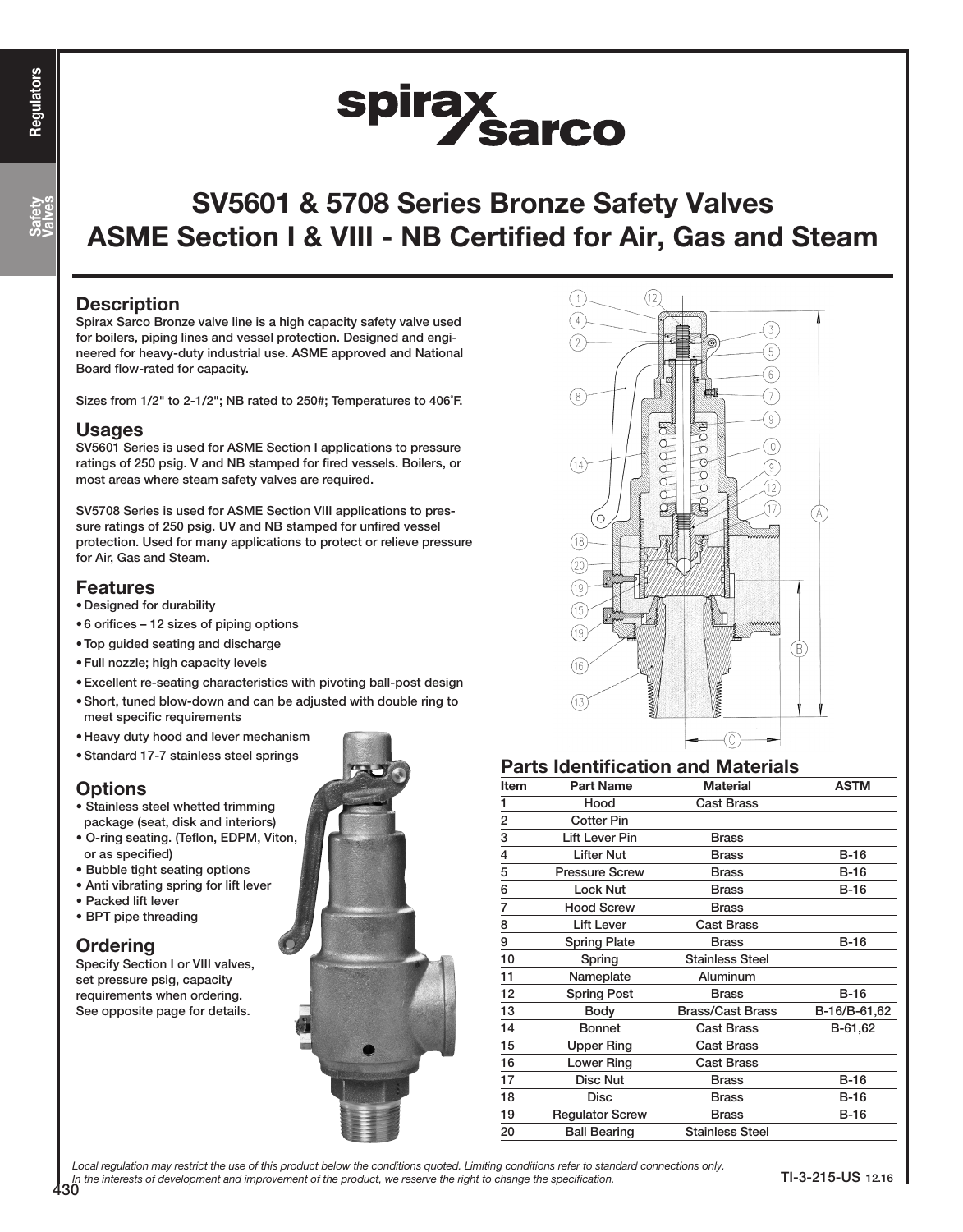## Sample Specification

3/4" x E x 1" Spirax Sarco Bronze Series Safety Valve shall be fitted with exclosed spring and external lifting lever. Furnish with manufacturer's standard connections and valve body of cast brass with bronze internals. When ordering Safety Valves for use on power boilers, specify (V) code stamp as required by ASME Code Section I.

### Installation

Valve should be installed in vertical upright position as close as possible to the connection provided with no unnecessary intervening pipe or fitting. Under no circumstances should there be a shut off valve or restriction of any kind between the safety valve and the connection provided. For full details on proper installation, please refer to the installation, operating and maintenance instructions, IM-3-215-US.

| <b>ORIFICE</b> | <b>ORIFICE</b><br><b>SIZE</b> | <b>INLET</b><br>(in) | <b>OUTLET</b><br>(in) | <b>SIZE</b><br>I.D. | <b>DIMENSIONS</b> |        |        | <b>WEIGHT</b> |
|----------------|-------------------------------|----------------------|-----------------------|---------------------|-------------------|--------|--------|---------------|
| I.D.           |                               |                      |                       |                     | A                 | в      | C      | (lbs)         |
| D              | 0.125                         | 1/2"                 | 3/4"                  | C                   | 7.312"            | 2.468" | 1.5"   | 1.9           |
| D              | 0.125                         | 3/4"                 | 3/4"                  | D                   | 7.312"            | 2.468" | 1.5"   | 2.2           |
| E              | 0.221                         | 3/4"                 | 1"                    | D                   | 7.625"            | 2.5"   | 1.625" | 2.8           |
| E              | 0.221                         | 1"                   | 1"                    | Е                   | 7.625"            | 2.5"   | 1.625" | 3.0           |
| F              | 0.352                         | 1"                   | $1 - 1/4"$            | Е                   | 8.625"            | 2.75"  | 1.75"  | 4.0           |
| F              | 0.352                         | $1 - 1/4"$           | $1 - 1/4"$            | F                   | 8.625"            | 2.75"  | 1.75"  | 4.2           |
| G              | 0.567                         | $1 - 1/4"$           | $1 - 1/2"$            | F                   | 9.25"             | 3.218" | 2.25"  | 6.7           |
| G              | 0.567                         | $1 - 1/2"$           | $1 - 1/2"$            | G                   | 9.25"             | 3.218" | 2.25"  | 6.9           |
| н              | 0.899                         | $1 - 1/2"$           | 2"                    | G                   | 10.875"           | 3.625" | 2.5"   | 11.4          |
| н              | 0.899                         | 2"                   | 2"                    | н                   | 10.875"           | 3.625" | 2.5"   | 11.6          |
| J              | 1.463                         | 2"                   | $2 - 1/2"$            | н                   | 12.062"           | 3.937" | 3.125" | 15.6          |
| J              | 1.463                         | $2 - 1/2"$           | $2 - 1/2"$            | J                   | 12.062"           | 3.937" | 3.125" | 16.3          |

## Nameplate Identification

| $NO =$   | <b>Model Identification</b>     |
|----------|---------------------------------|
| $G =$    | Orifice                         |
| $H =$    | <b>Piping Size</b>              |
| $SIZE =$ | M x F Piping Size               |
| $SET =$  | Set Pressure (psig)             |
| $CAP =$  | <b>SCFM Air/Gas</b>             |
| $AQC =$  | Internal Tracking (QA)          |
| $DATE =$ | Month/Year                      |
| $V =$    | Fired Vessel (Sec. I)           |
| $UV =$   | Unfired Vessel (Sec. VIII)      |
| $NB =$   | <b>National Board Certified</b> |
|          |                                 |



### **Maintenance**

This product is factory sealed for tamper-proof operation, and no repair parts are available. Test the safety valve every 6 months (depending on plant age and condition), preferably by raising the system pressure to the safety valve's set pressure or operating the hand lever. For full details on proper maintenance, please refer to the installation, operating and maintenance instructions, IM-3-215-US.



Safety Valves

© Spirax Sarco, Inc. 2015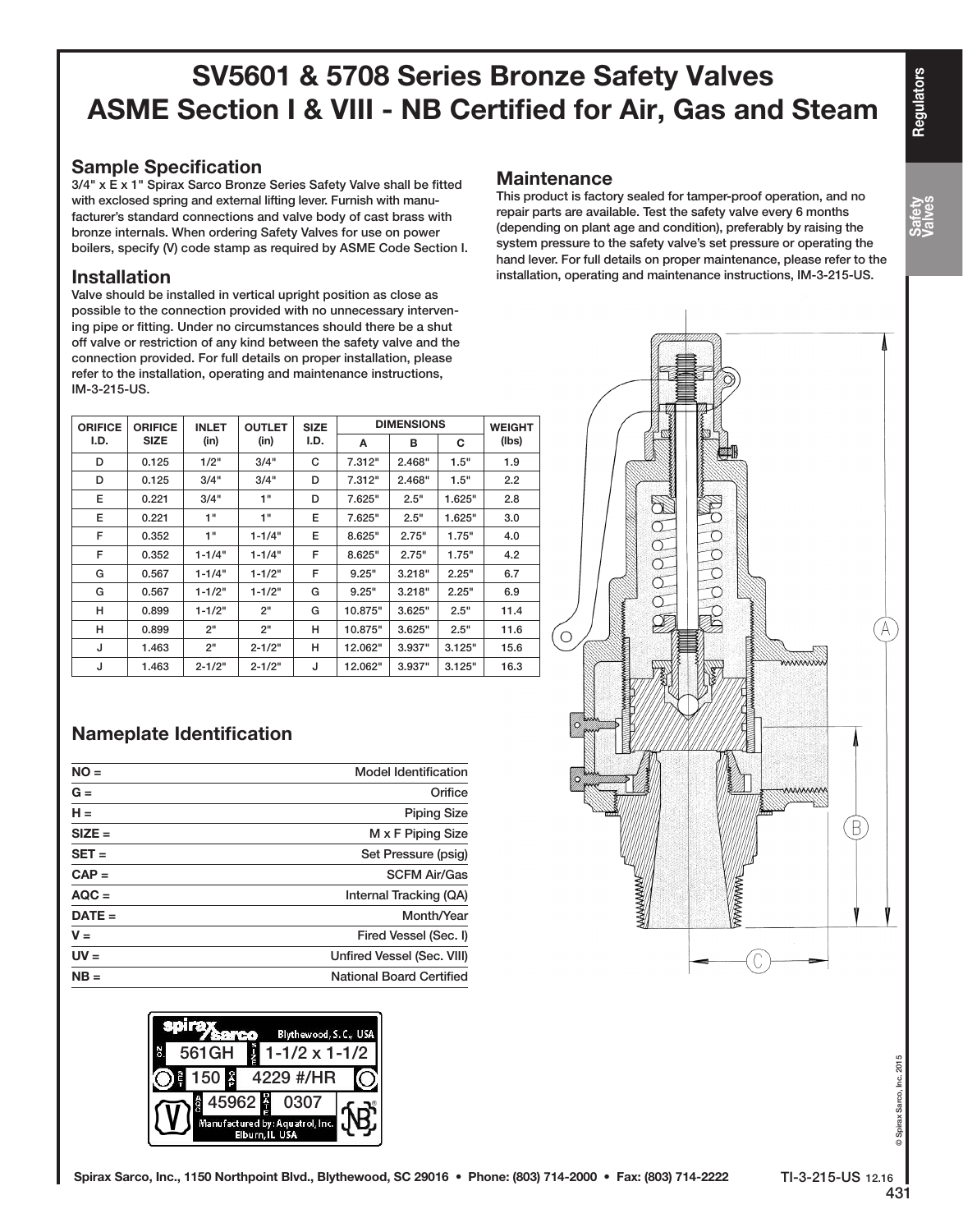#### (促 Capacities - Steam - ASME Section I - Series 5601

Capacity ratings based on pounds per hour of saturated steam at 3% over pressure. NB certified at 90% of accumulated flow.

| <b>SET PRESSURE</b><br><b>PSIG</b> | <b>ORIFICE D</b><br>.125 | <b>ORIFICE E</b><br>.221 | <b>ORIFICE F</b><br>.352 | <b>ORIFICE G</b><br>.567 | <b>ORIFICE H</b><br>.899 | <b>ORIFICE J</b><br>1.463 |
|------------------------------------|--------------------------|--------------------------|--------------------------|--------------------------|--------------------------|---------------------------|
| 5*                                 | 120                      | 211                      | 337                      | 542                      | 860                      | 1400                      |
| $10*$                              | 147                      | 260                      | 414                      | 667                      | 1058                     | 1722                      |
| 15                                 | 175                      | 309                      | 492                      | 792                      | 1256                     | 2044                      |
| 20                                 | 213                      | 377                      | 601                      | 967                      | 1534                     | 2496                      |
| 25                                 | 230                      | 406                      | 647                      | 1042                     | 1653                     | 2689                      |
| 30                                 | 257                      | 455                      | 725                      | 1167                     | 1851                     | 3012                      |
| 35                                 | 285                      | 504                      | 802                      | 1292                     | 2049                     | 3334                      |
| 40                                 | 312                      | 552                      | 880                      | 1417                     | 2247                     | 3657                      |
| 45                                 | 340                      | 601                      | 957                      | 1542                     | 2445                     | 3979                      |
| 50                                 | 368                      | 650                      | 1035                     | 1667                     | 2643                     | 4302                      |
| 55                                 | 395                      | 699                      | 1113                     | 1792                     | 2842                     | 4624                      |
| 60                                 | 423                      | 747                      | 1190                     | 1917                     | 3040                     | 4947                      |
| 65                                 | 450                      | 796                      | 1268                     | 2042                     | 3238                     | 5269                      |
| 70                                 | 478                      | 846                      | 1347                     | 2170                     | 3440                     | 5598                      |
| 75                                 | 506                      | 895                      | 1426                     | 2297                     | 3642                     | 5927                      |
| 80                                 | 535                      | 946                      | 1507                     | 2427                     | 3848                     | 6262                      |
| 85                                 | 563                      | 996                      | 1586                     | 2555                     | 4050                     | 6591                      |
| 90                                 | 592                      | 1046                     | 1667                     | 2685                     | 4256                     | 6927                      |
| 95                                 | 620                      | 1096                     | 1746                     | 2812                     | 4459                     | 7256                      |
| 100                                | 649                      | 1147                     | 1826                     | 2942                     | 4665                     | 7591                      |
| 110                                | 705                      | 1247                     | 1986                     | 3199                     | 5073                     | 8255                      |
| 120                                | 762                      | 1347                     | 2146                     | 3457                     | 5481                     | 8920                      |
| 130                                | 819                      | 1448                     | 2306                     | 3714                     | 5889                     | 9584                      |
| 140                                | 876                      | 1548                     | 2466                     | 3972                     | 6297                     | 10248                     |
| 150                                | 932                      | 1648                     | 2626                     | 4229                     | 6706                     | 10913                     |
| 160                                | 989                      | 1749                     | 2785                     | 4487                     | 7114                     | 11577                     |
| 170                                | 1046                     | 1849                     | 2945                     | 4744                     | 7522                     | 12241                     |
| 180                                | 1103                     | 1949                     | 3105                     | 5002                     | 7930                     | 12905                     |
| 190                                | 1159                     | 2050                     | 3265                     | 5259                     | 8338                     | 13570                     |
| 200                                | 1216                     | 2150                     | 3425                     | 5517                     | 8747                     | 14234                     |
| 210                                | 1273                     | 2251                     | 3585                     | 5774                     | 9155                     | 14898                     |
| 220                                | 1330                     | 2351                     | 3744                     | 6031                     | 9563                     | 15563                     |
| 230                                | 1386                     | 2451                     | 3904                     | 6289                     | 9971                     | 16227                     |
| 240                                | 1443                     | 2552                     | 4064                     | 6546                     | 10379                    | 16891                     |
| 250                                | 1500                     | 2652                     | 4224                     | 6804                     | 10788                    | 17556                     |

\*NOTE: Set pressures below 15 psi are not ASME coded and are not certified.

**Regulators**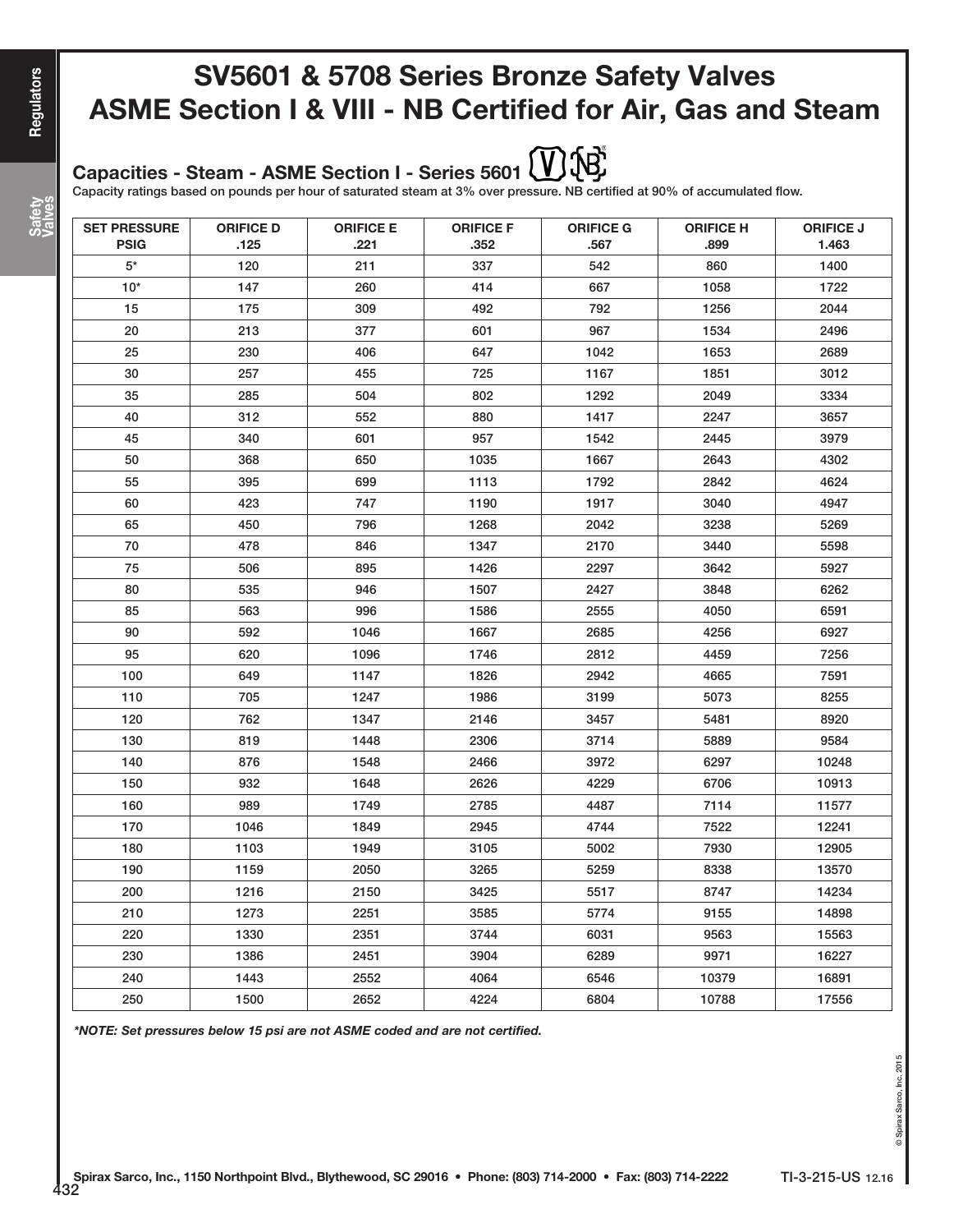Capacities - Steam - ASME Section VIII - Series SV 5708 W 18

Capacity ratings based on pounds per hour of saturated steam at 10% over pressure. NB certified at 90% of accumulated flow.

| <b>SET PRESSURE</b><br><b>PSIG</b> | <b>ORIFICE D</b><br>.125 | <b>ORIFICE E</b><br>.221 | <b>ORIFICE F</b><br>.352 | <b>ORIFICE G</b><br>.567 | <b>ORIFICE H</b><br>.899 | <b>ORIFICE J</b><br>1.463 |
|------------------------------------|--------------------------|--------------------------|--------------------------|--------------------------|--------------------------|---------------------------|
| $5^*$                              | 125                      | 221                      | 352                      | 567                      | 900                      | 1464                      |
| $10*$                              | 153                      | 270                      | 430                      | 692                      | 1098                     | 1787                      |
| 15                                 | 180                      | 319                      | 507                      | 817                      | 1296                     | 2109                      |
| 20                                 | 208                      | 367                      | 585                      | 942                      | 1494                     | 2431                      |
| 25                                 | 235                      | 416                      | 663                      | 1067                     | 1692                     | 2754                      |
| 30                                 | 263                      | 465                      | 740                      | 1192                     | 1890                     | 3076                      |
| 35                                 | 293                      | 518                      | 826                      | 1330                     | 2108                     | 3431                      |
| 40                                 | 323                      | 572                      | 911                      | 1467                     | 2326                     | 3786                      |
| 45                                 | 354                      | 625                      | 996                      | 1605                     | 2544                     | 4141                      |
| 50                                 | 384                      | 679                      | 1082                     | 1742                     | 2762                     | 4495                      |
| 55                                 | 414                      | 733                      | 1167                     | 1880                     | 2980                     | 4850                      |
| 60                                 | 445                      | 786                      | 1252                     | 2017                     | 3198                     | 5205                      |
| 65                                 | 475                      | 840                      | 1338                     | 2155                     | 3416                     | 5559                      |
| 70                                 | 505                      | 893                      | 1423                     | 2292                     | 3634                     | 5914                      |
| 75                                 | 536                      | 947                      | 1508                     | 2430                     | 3852                     | 6269                      |
| 80                                 | 566                      | 1001                     | 1594                     | 2567                     | 4070                     | 6624                      |
| 85                                 | 596                      | 1054                     | 1679                     | 2705                     | 4288                     | 6978                      |
| 90                                 | 627                      | 1108                     | 1764                     | 2842                     | 4506                     | 7333                      |
| 95                                 | 657                      | 1161                     | 1850                     | 2979                     | 4724                     | 7688                      |
| 100                                | 687                      | 1215                     | 1935                     | 3117                     | 4942                     | 8043                      |
| 110                                | 748                      | 1322                     | 2106                     | 3392                     | 5378                     | 8752                      |
| 120                                | 808                      | 1429                     | 2276                     | 3667                     | 5814                     | 9461                      |
| 130                                | 869                      | 1536                     | 2447                     | 3942                     | 6250                     | 10171                     |
| 140                                | 930                      | 1644                     | 2618                     | 4217                     | 6686                     | 10880                     |
| 150                                | 990                      | 1751                     | 2789                     | 4492                     | 7122                     | 11590                     |
| 160                                | 1051                     | 1858                     | 2959                     | 4767                     | 7558                     | 12299                     |
| 170                                | 1111                     | 1965                     | 3130                     | 5042                     | 7994                     | 13009                     |
| 180                                | 1172                     | 2072                     | 3301                     | 5317                     | 8430                     | 13718                     |
| 190                                | 1233                     | 2179                     | 3471                     | 5592                     | 8866                     | 14428                     |
| 200                                | 1293                     | 2287                     | 3642                     | 5866                     | 9302                     | 15137                     |
| 210                                | 1354                     | 2394                     | 3813                     | 6141                     | 9737                     | 15846                     |
| 220                                | 1415                     | 2501                     | 3983                     | 6416                     | 10173                    | 16556                     |
| 230                                | 1475                     | 2608                     | 4154                     | 6691                     | 10609                    | 17265                     |
| 240                                | 1536                     | 2715                     | 4325                     | 6966                     | 11045                    | 17975                     |
| 250                                | 1596                     | 2822                     | 4495                     | 7241                     | 11481                    | 18684                     |

\*NOTE: Set pressures below 15 psi are not ASME coded and are not certified.

**Regulators** 

Safety Valves